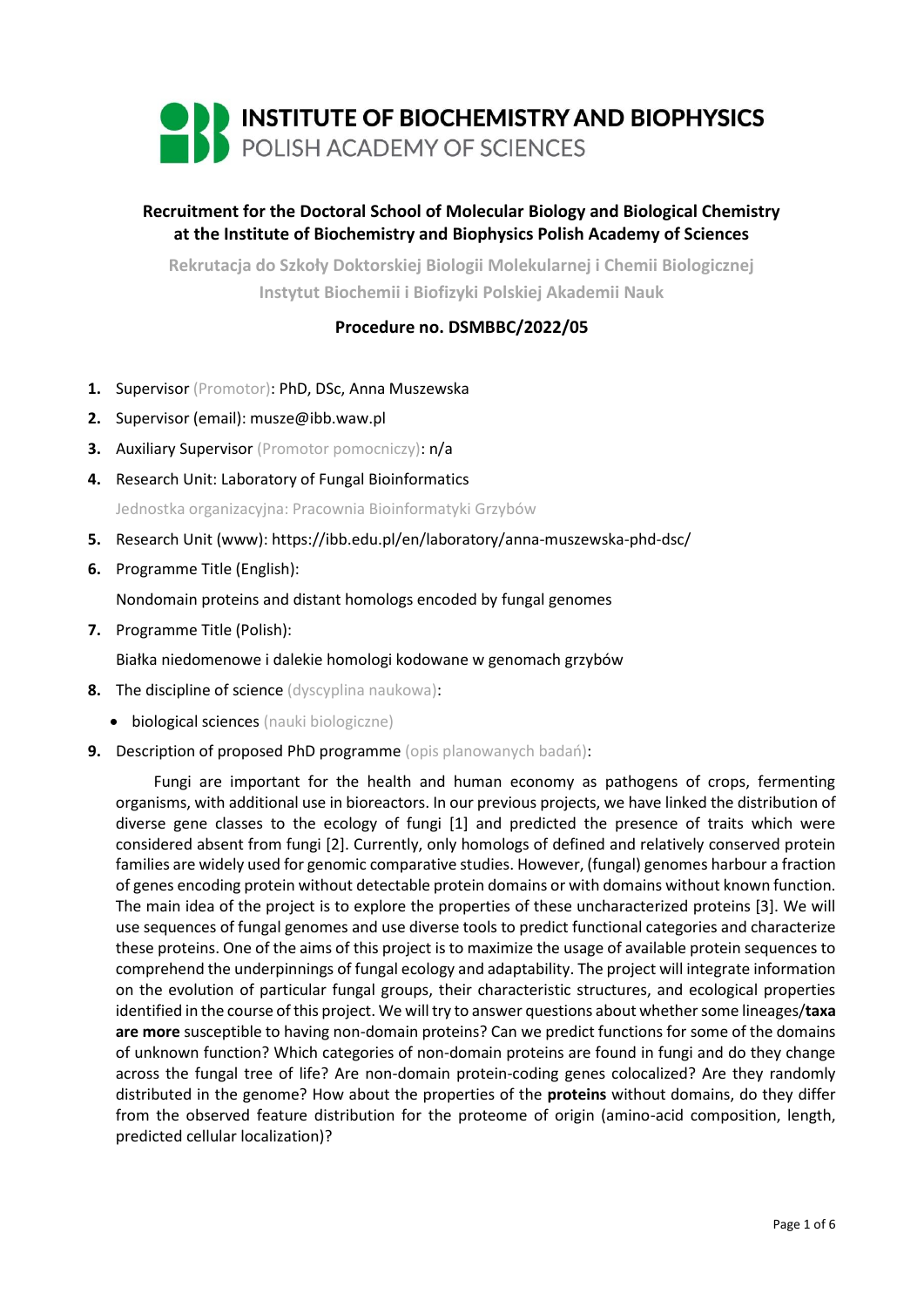- **10.** Literature references related to conducted /planned research (literatura związana z planowanymi badaniami):
- Muszewska, Anna, Marta M. Stepniewska-Dziubinska, Kamil Steczkiewicz, Julia Pawlowska, Agata Dziedzic, and Krzysztof Ginalski. 2017. "Fungal Lifestyle Reflected in Serine Protease Repertoire." *Scientific Reports* 7 (1): 9147.<https://doi.org/10.1038/s41598-017-09644-w>
- Orłowska, Małgorzata, Kamil Steczkiewicz, and Anna Muszewska. 2021. "Utilization of Cobalamin Is Ubiquitous in Early-Branching Fungal Phyla." Genome Biology and Evolution, March. https://doi.org/10.1093/gbe/evab043
- Mistry, Jaina, Sara Chuguransky, Lowri Williams, Matloob Qureshi, Gustavo A. Salazar, Erik L. L. Sonnhammer, Silvio C. E. Tosatto, et al. 2020. "Pfam: The Protein Families Database in 2021." *Nucleic Acids Research*, October[. https://doi.org/10.1093/nar/gkaa913](https://doi.org/10.1093/nar/gkaa913)

### **11.** Requirements for the candidate:

**a)** hold a degree of Master of Science [*Magister*], Master of Engineering [*Magister Inżynier*], medical doctor or equivalent in the field of: exact sciences, natural sciences, medical sciences or related disciplines, granted by a Polish or foreign university; a person who does not possess the qualifications described above may take part in the competition, but must obtain the qualifications in question and provide the relevant documents before the start of the programme at the Doctoral School (i.e., October 1, 2022);

posiadanie tytułu zawodowego magistra, magistra inżyniera, lekarza lub innego równorzędnego na polskiej lub zagranicznej uczelni w dziedzinie: nauk ścisłych, przyrodniczych, medycznych lub pokrewnych; w naborze może wziąć udział osoba nieposiadająca kwalifikacji opisanych w zdaniu poprzedzającym, jednak musi je uzyskać i stosowne dokumenty dostarczyć przed rozpoczęciem kształcenia w Szkole Doktorskiej (tj. przed 1 października 2022 r.)

**b)** have basic computational skills (Linux, python/R)

podstawowe umiejętności obliczeniowe/programowania (Linux, python/R)

### **c)** be familiar with protein sequence and structure analyses

znajomość analizy sekwencji i struktury białek

### **d)** experience in working with genomes, biodiversity, evolutionary biology will be a bonus

atutem będzie doświadczenie w pracy z genomami, bioróżnorodnością, biologią ewolucyjną

### **e)** be well organized, eager to learn and ready to assimilate literature

dobra organizacja pracy, chęć do nauki i gotowość do eksploracji literatury

### **f)** have fluency in spoken and written English

biegła znajomość języka angielskiego w mowie i piśmie

### 12. Scholarship amount (net): 3000 PLN for 1<sup>st</sup> and 2<sup>nd</sup> year, 3500 PLN for 3<sup>rd</sup> and 4<sup>th</sup> year

Wysokość stypendium (netto): 3000 PLN na pierwszym i drugim roku, 3500 PLN na trzecim i czwartym roku.

### **13.** Number of positions available: 1

Liczba dostępnych miejsc: 1

**14.** Deadline for submission of documents: **from 1st to 15th June 2022** (documents must not be submitted earlier than June 1, 2022)

Termin rozpoczęcia i zakończenia przyjmowania dokumentów: **od 1 czerwca do 15 czerwca 2022 r**. (dokumenty nie mogą być złożone przed 1 czerwca 2022)

### **15.** Selected candidates will be invited for **the interview** that **will take place from 24th to 30th June 2022** (the exact date will be given in the invitation).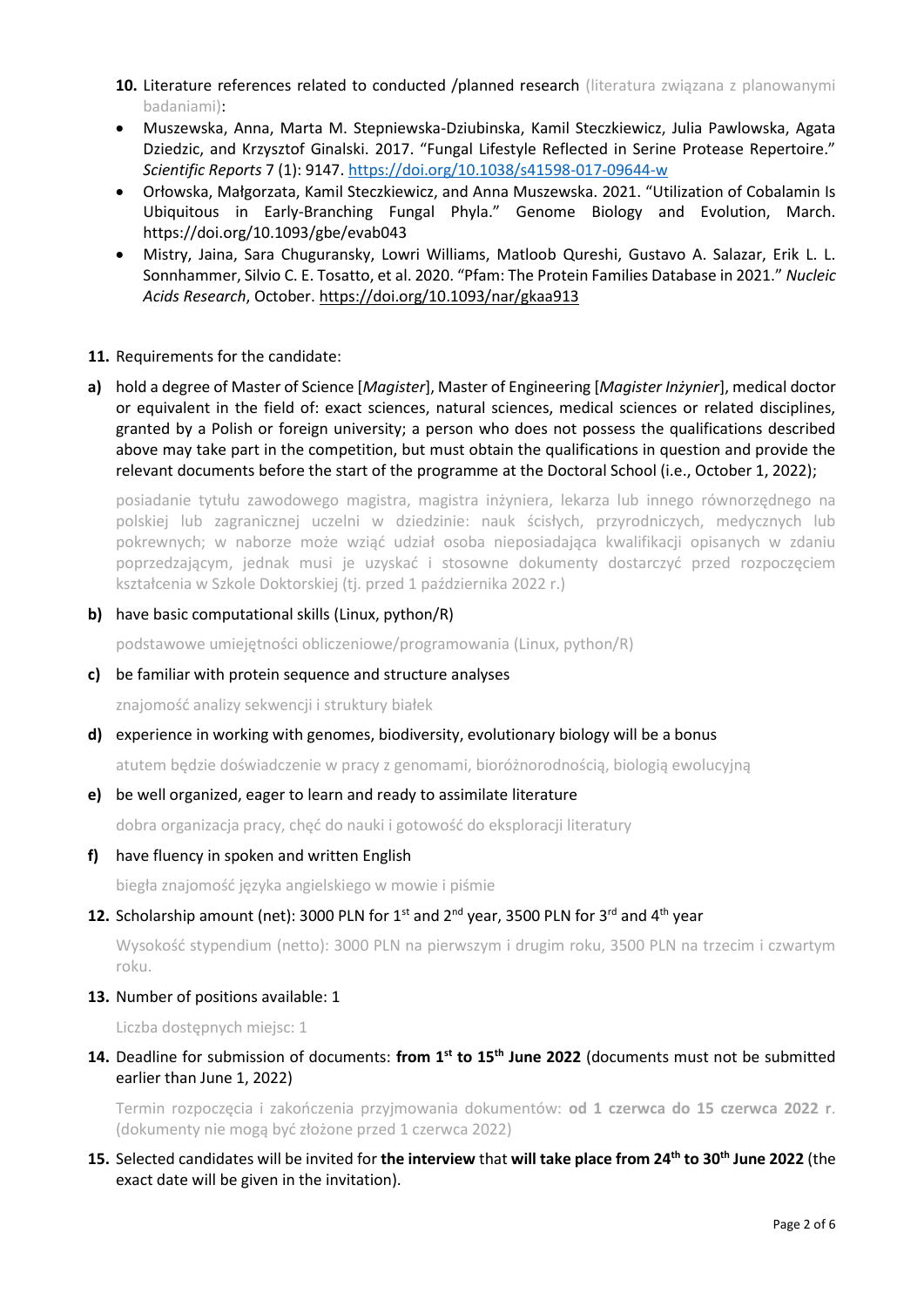Wybrani kandydaci zostaną zaproszeni na rozmowę kwalifikacyjną, która odbędzie się w terminie **od 24 do 30 czerwca 2022 r.** (dokładny termin zostanie przekazany w zaproszeniu na rozmowę).

### **16.** The recruitment procedure must be completed until **July 6, 2022**.

Termin rozstrzygnięcia konkursu **6 lipca 2022 r.**

#### **17.** Required documents:

**a)** an application for admission to the Doctoral School, together with consent to the processing of personal data for the recruitment procedure and a statement on familiarising oneself with recruitment rules and conditions; [\(link to the form\)](https://ibb.edu.pl/app/uploads/2022/05/application-form_doctoralschool_ibb-pas.docx)

podanie o przyjęcie do Szkoły Doktorskiej wraz ze zgodą na przetwarzanie danych osobowych na potrzeby postępowania rekrutacyjnego oraz oświadczeniem o zapoznaniu się z zasadami i warunkami rekrutacji; ([odnośnik do formularza](https://ibb.edu.pl/app/uploads/2022/05/application-form_doctoralschool_ibb-pas.docx))

#### **b)** a copy of the diploma from a university or the candidate's statement on the estimated graduation date;

odpis dyplomu ukończenia uczelni wyższej lub oświadczenie kandydata o przewidywanym zakończeniu studiów;

## **c)** a scientific curriculum vitae including information on the candidate's participation in scientific projects and other related activities, such as publications, involvement in science club, participation in academic conferences with an oral or poster presentation, national and international internships, prizes and awards, participation in grants, popularization of science, voluntary work;

życiorys naukowy zawierający informacje o udziale kandydata w projektach naukowych i innych aktywnościach związanych z działalnością naukową taką jak: publikacje, prace w kołach naukowych, udział w konferencjach naukowych z referatem, posterem, staże krajowe i zagraniczne, nagrody i wyróżnienia, udział w grantach, popularyzacji nauki, wolontariacie;

#### **d)** a list of completed university courses with marks;

wykaz ukończonych kursów uniwersyteckich wraz z ocenami;

#### **e)** a motivation letter;

list motywacyjny;

### **f)** contact details to at least one academic adviser or academic staff member holding at least a doctor's degree, who has agreed to give an opinion on the applicant. The opinion should not be attached to the application;

dane kontaktowe do co najmniej jednego dotychczasowego opiekuna naukowego lub innego pracownika naukowego ze stopniem co najmniej doktora, który zgodził się wcześniej wydać opinię na temat kandydata. Opinii nie należy załączać do aplikacji;

## **g)** in the case of having a disability certificate or a certificate on the degree of disability, or a certificate referred to in Article 5 and Article 62 of the Act of 27 August 1997 on Vocational and Social Rehabilitation and Employment of Persons with Disabilities – a statement of holding such certificate;

w przypadku posiadania orzeczenia o niepełnosprawności lub orzeczenia o stopniu niepełnosprawności albo orzeczenia, o którym mowa w art. 5 oraz art. 62 ustawy z dnia 27 sierpnia 1997 r. o rehabilitacji zawodowej i społecznej oraz zatrudnianiu osób niepełnosprawnych – oświadczenie o jego posiadaniu;

## **h)** candidates holding a diploma of completing studies abroad shall additionally attach a certified translation of the diploma, including the supplement, into Polish or English, unless the diploma or an official copy thereof, including the supplement, has been issued in English.

kandydat legitymujący się dyplomem ukończenia studiów za granicą składa dodatkowo poświadczone tłumaczenie dyplomu, wraz z suplementem, na język polski lub angielski, chyba, że dyplom lub jego oficjalny odpis, wraz z suplementem, został wydany w języku angielskim;

**18.** Language of documents (język dokumentów):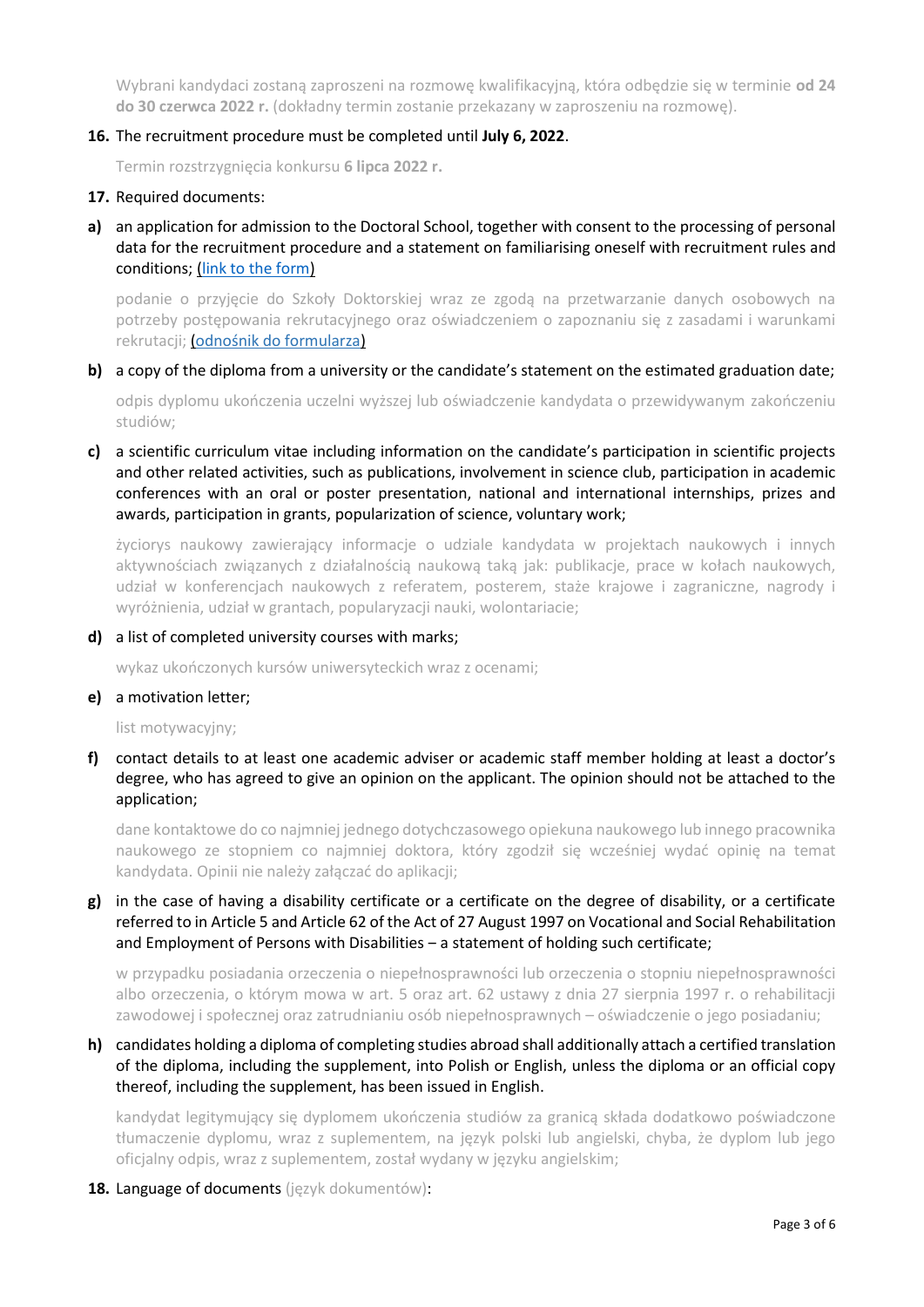**either English or Polish up to the candidate's choice** (angielski lub polski - do wyboru przez kandydata)

**19.** How to apply (jak złożyć aplikację):

Use the Application form for admission to the Doctoral School [\(link to the form\)](https://ibb.edu.pl/app/uploads/2022/05/application-form_doctoralschool_ibb-pas.docx)

Użyj formularza Podania o przyjęcie do Szkoły Doktorskiej ([odnośnik do formularza](https://ibb.edu.pl/app/uploads/2022/05/application-form_doctoralschool_ibb-pas.docx))

Merge all required documents as a single pdf file

Połącz wszystkie dokumenty w jeden plik formatu pdf

Send this file as an attachment to [PhDschool-recruitment@ibb.waw.pl](mailto:PhDschool-recruitment@ibb.waw.pl) **or** post documents to

Doctoral School (room 41) Institute of Biochemistry and Biophysics Polish Academy of Sciences Pawinskiego 5a 02-106 Warszawa Poland

Wyślij plik pdf na adres **[PhDschool-recruitment@ibb.waw.pl](mailto:PhDschool-recruitment@ibb.waw.pl)** lub prześlij dokumenty na adres:

Szkoła Doktorska (pokój 41) Instytut Biochemii i Biofizyki Polska Akademia Nauk ul. Pawińskiego 5a 02-106 Warszawa Polska

Include "**Procedure no. DSMBBC/2022/05**" and your first and last name as the subject of the e-mail

W tytule wiadomości e-mail umieść "**Procedure no. DSMBBC/2022/05"** oraz Twoje imię i nazwisko.

The application must contain all documents described in section 17

Aplikacja musi zawierać wszystkie dokumenty opisane w punkcie 17

#### **20.** The recruitment process consists of two stages:

- **a)** selection of candidates by the Committee based on their previous achievements and academic performance presented in the documents submitted; for each position no more than 4 applicants who have achieved the highest scores, but no less than 60% of the maximum points, shall be qualified for the next stage;
- **b)** an interview conducted by the Committee including in particular:
	- a presentation delivered by the candidate containing the outcomes of his/her research (a Master's thesis or other research work carried out by the candidate); the presentation must not last longer than 10 minutes;
	- questions asked by the members of the Committee related to the presented project, the methods used and interpretation of the results obtained;
	- questions asked by the members of the Committee related to the proposed PhD programme described in the recruitment announcement;
	- questions related to the candidate's motivation for scientific work.

Rekrutacja składa się z dwóch etapów:

**a)** selekcji kandydatów przez Komisję na podstawie dotychczasowych osiągnięć i wyników w nauce przedstawionych w złożonych dokumentach; dla każdego oferowanego miejsca do kolejnego etapu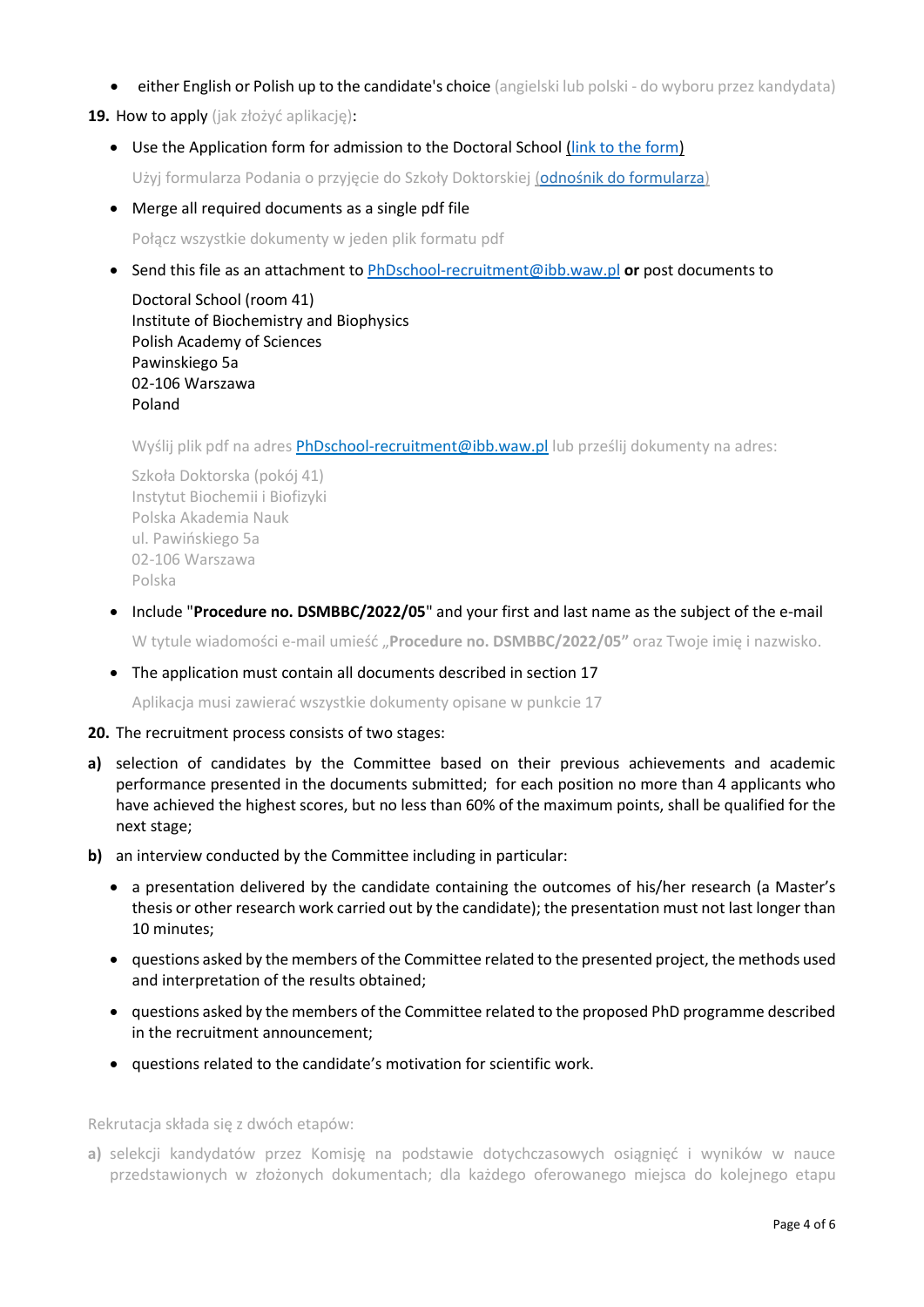zakwalifikowane zostaną nie więcej niż 4 osoby, które uzyskały najlepszą ocenę, nie mniejszą jednak niż 60% maksymalnej liczby punktów.

- **b)** rozmowy kwalifikacyjnej z Komisją, która obejmuje:
	- prezentację podczas której kandydat przedstawia wyniki swoich badań (pracy magisterskiej lub innej pracy badawczej wykonanej przez kandydata); prezentacja może trwać nie dłużej niż 10 minut;
	- zadanie pytań przez członków Komisji sprawdzających znajomości tematyki przedstawionej przez kandydata, stosowanych przez niego metod oraz umiejętności interpretacji uzyskanych wyników;
	- zadanie pytań przez członków Komisji sprawdzających znajomości tematyki wymienionej w ogłoszeniu o rekrutacji (proponowanym programie badawczym);
	- poznanie motywacji kandydata do pracy naukowej.
- 21. Language of interview (język rozmowy kwalifikacyjnej):
	- either English or Polish up to the candidate's choice (angielski lub polski do wyboru przez kandydata)
- **22.** Criteria for evaluation of candidates:

### **a)** Stage One

- learning outcomes (a scale of the evaluation:  $0.0 6.0$  points);
- participation in a scientific project or an academic conference (a poster or oral presentation) (a scale of the evaluation:  $0.0 - 1.0$  points);
- co-authorship of a research paper (depending on the role in the publication) (a scale of the evaluation:  $0.0 - 1.0$  points);
- involvement in science club (a scale of the evaluation: 0.0 or 0.5 points);
- other achievements, e.g., awards, honors, scholarships, domestic and foreign internships, voluntary work, popularization of science (a scale of the evaluation:  $0.0 - 1.5$  points).
- **b)** Stage Two
	- understanding of the project performed and methods used; the ability to interpret the results obtained; knowledge in the field related to the presented project (a scale of the evaluation: 0-10 points);
	- knowledge in the field related to the proposed PhD programme described in the recruitment announcement (a scale of the evaluation: 0-10 points);
	- form of presentation of the candidate's results (a scale of the evaluation: 0-3 points).

### Kryteria oceny:

**a)** Etap pierwszy

- wyniki uzyskane w trakcie kształcenia (skala oceny 0,0 6,0 pkt.)
- udział w projekcie naukowym lub konferencji naukowej (plakat lub prezentacja ustna) (skala oceny 0,0 - 1,0 pkt.)
- współautorstwo publikacji naukowej (w zależności od roli w publikacji) (skala oceny 0,0 1,0 pkt.)
- praca w kole naukowym (skala oceny 0,0 lub 0,5 pkt.)
- inne osiągnięcia, np: nagrody, wyróżnienia, stypendia, staże krajowe i zagraniczne, wolontariat, popularyzacja nauki (skala oceny 0,0 - 1,5 pkt.)

**b)** Etap drugi: